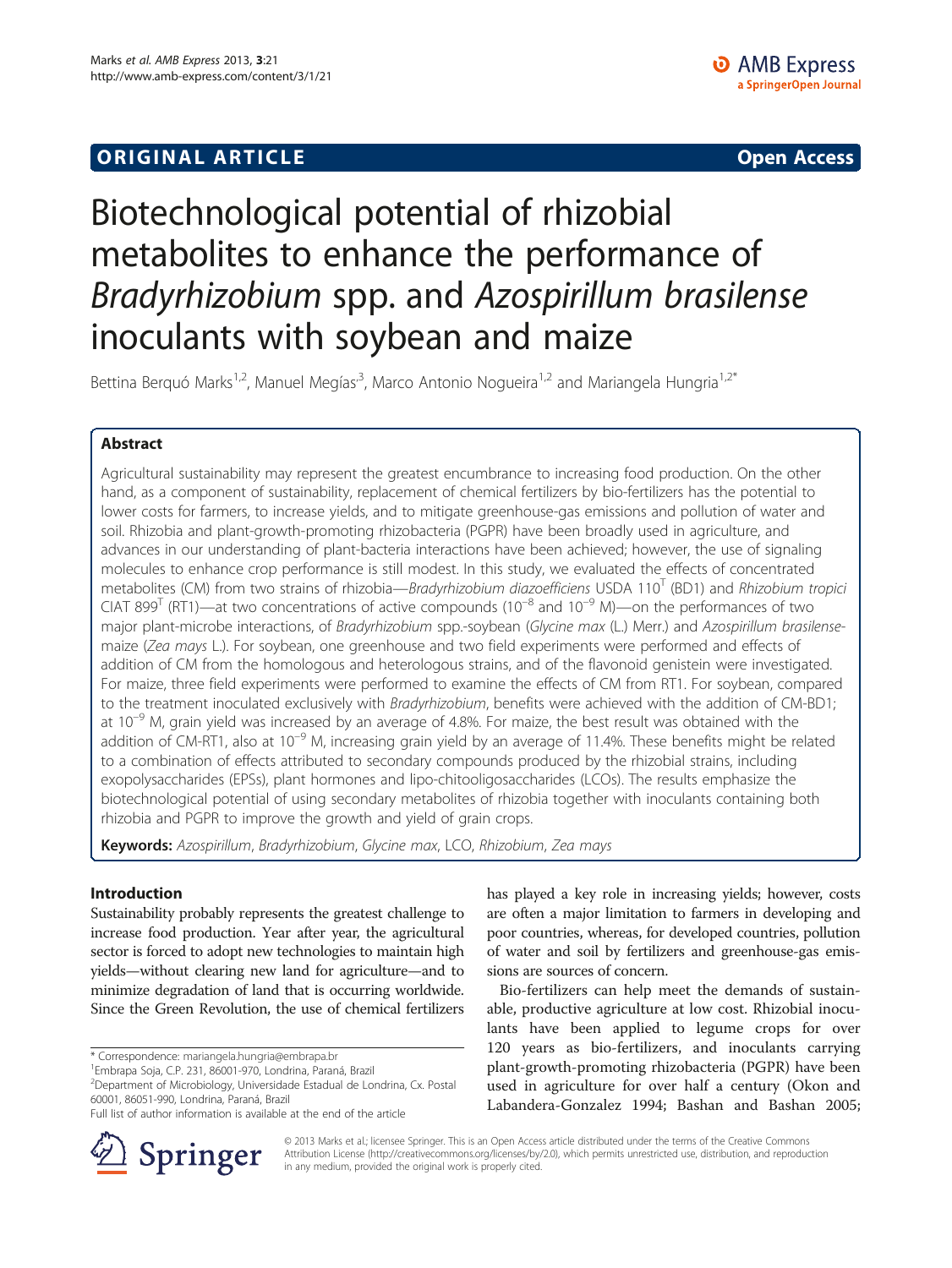Hungria et al. [2005;](#page-8-0) Ormeño-Orrillo et al. [2012a\)](#page-8-0). Considered safe, inoculants have been the focus of hundreds of basic and applied studies.

For rhizobial inoculants, a molecular dialogue between the host plant and the bacterium results in root nodulation and nitrogen fixation, involving plant flavonoids and bacterial nodulation (Nod) factors, identified as lipochitooligosaccharides (LCOs) (Schultze and Kondorosi [1996;](#page-9-0) Hungria and Stacey [1997;](#page-8-0) Perret et al. [2000;](#page-8-0) Oldroyd and Downie [2008](#page-8-0); Ferguson et al. [2010](#page-8-0)); however, the roles of other molecules, such as those related to type-III secretion systems and exopolysaccharides (EPSs) (Perret et al. [2000;](#page-8-0) Fauvart and Michiels [2008;](#page-8-0) Downie [2010](#page-8-0)) have also been emphasized.

A broad range of beneficial effects has been reported for PGPR, including biological nitrogen fixation (Ashraf et al. [2011\)](#page-8-0), phosphate solubilization (Rodriguez et al. [2004](#page-9-0)), and production of hormones, such as auxins, cytokinins, gibberelins and ethylene (Tien et al. [1979](#page-9-0); Bottini et al. [1989](#page-8-0); Strzelczyk et al. [1994\)](#page-9-0) and control of pathogens (Araújo et al. [2005](#page-7-0); Hernandez-Rodriguez et al. [2008;](#page-8-0) Wang et al. [2009\)](#page-9-0), among others. However, our understanding of the molecular interactions of host plants with PGPR is still modest.

Despite results showing benefits of specific molecules to the performance both of rhizobia, e.g. by a supply of the flavonoids to soybean (Glycine max (L.) Merr.) and common bean (Phaseolus vulgaris L.) (Hungria and Phillips [1993;](#page-8-0) Hungria and Stacey [1997](#page-8-0)), and of PGPR, e.g. by a supply of crude or formulated metabolites of Bacillus subtilis (Araújo and Hungria [1999](#page-7-0)), the use of molecules to enhance crop performance under field conditions is incipient, highlighting the imbalance between basic knowledge and exploitation of biotechnological products in agriculture.

One exception is commercially available inoculants for soybean crops carrying Nod factors (Supanjani et al. [2005](#page-9-0); Smith et al. [2012](#page-9-0)); however, responses in the field have often been slight and/or erratic, or dependent on specific conditions (Leibovitch et al. [2002\)](#page-8-0). It could be that the problem lies in applying single molecules and that improved results may accrue with crude or formulated metabolites carrying several molecules (e.g., Araújo and Hungria [1999\)](#page-7-0).

In this study, we evaluated the use of concentrated rhizobial metabolites on the performances of the two major grain crops that are frequently inoculated in South America, the Bradyrhizobium spp.-soybean and Azospirillum brasilensemaize (Zea mays L.) associations.

## Materials and methods

## Bacterial strains

For maize (Zea mays L.), liquid inoculants were prepared with Azospirillum brasilense strains Ab-V5 and

Ab-V6, each at a concentration of  $2 \times 10^8$  cells mL<sup>-1</sup>. These strains, identified in a previous selection program (Hungria et al. [2010\)](#page-8-0), are broadly used in commercial inoculants in Brazil.

For soybean [Glycine max (L.) Merr.], liquid inoculants were prepared with Bradyrhizobium strains CPAC 15 (=SEMIA 5079) and CPAC 7 (=SEMIA 5080), the combination most used in commercial inoculants in Brazil (Hungria et al. [2006\)](#page-8-0), each at a concentration of  $5 \times 10^9$  cells mL<sup>-1</sup>. Recently, strains belonging to Bradyrhizobium japonicum have been split into two species, B. japonicum and B. diazoefficiens. CPAC 15 is still classified as *B. japonicum*, but CPAC 7 now belongs to *B. diazoefficiens*, and the type strain for this new species is USDA  $110^T$  (Delamuta et al. [2013\)](#page-8-0).

For the production of concentrated metabolites (CM), a search was performed among more than fifty strains of bacteria in the culture collections of the Universidad de Sevilla and of Embrapa Soja. Several properties potentially beneficial for plant growth were investigated, including the production of plant hormones (indole acetic acid, cytokinin, gibberelin), production of EPSs, and capacity to enhance soybean nodulation under controlled conditions. Two strains were identified: Rhizobium tropici CIAT 899<sup>T</sup> and *B. diazoefficiens* USDA 110<sup>T</sup> , here named RT1 and BD1, respectively.

## Concentrated metabolites (CM)

CM were produced from RT1 and BD1, grown under conditions that enhance production of molecules beneficial to plant growth, as described before (Dardanelli et al. [2012](#page-8-0)). Metabolites were lyophilized, and effects of protectors, such as carbon methyl cellulose (CMC), bovine serum albumin (BSA) and milk powder were investigated. The process of producing the concentrated metabolites maintaining more than 90% of the original properties is now under registration. Shelf-life of the lyophilized CM was confirmed for 24 months, when the activity corresponded to 90% of that of the fresh metabolites.

## Seed inoculation

Prior to sowing, CM were re-suspended in a mixture of acetonitrile and water at concentrations of 0.1 mL  $L^{-1}$  and 1 mL  $L^{-1}$  of inoculant, corresponding to approximately  $10^{-9}$  and  $10^{-8}$  M, respectively. Inoculants for soybean (with  $B$ . *japonicum* and  $B$ . *diazoefficiens*) and for maize (with A. brasilense) were tested with and without CM. For soybean, homologous and heterologous CM were used, i.e., BD1 and RT1, respectively, while for maize only RT1 was evaluated.

Inoculants were applied to supply approximately  $1.2 \times 10^5$  cells of A. *brasilense* per seed of maize, and of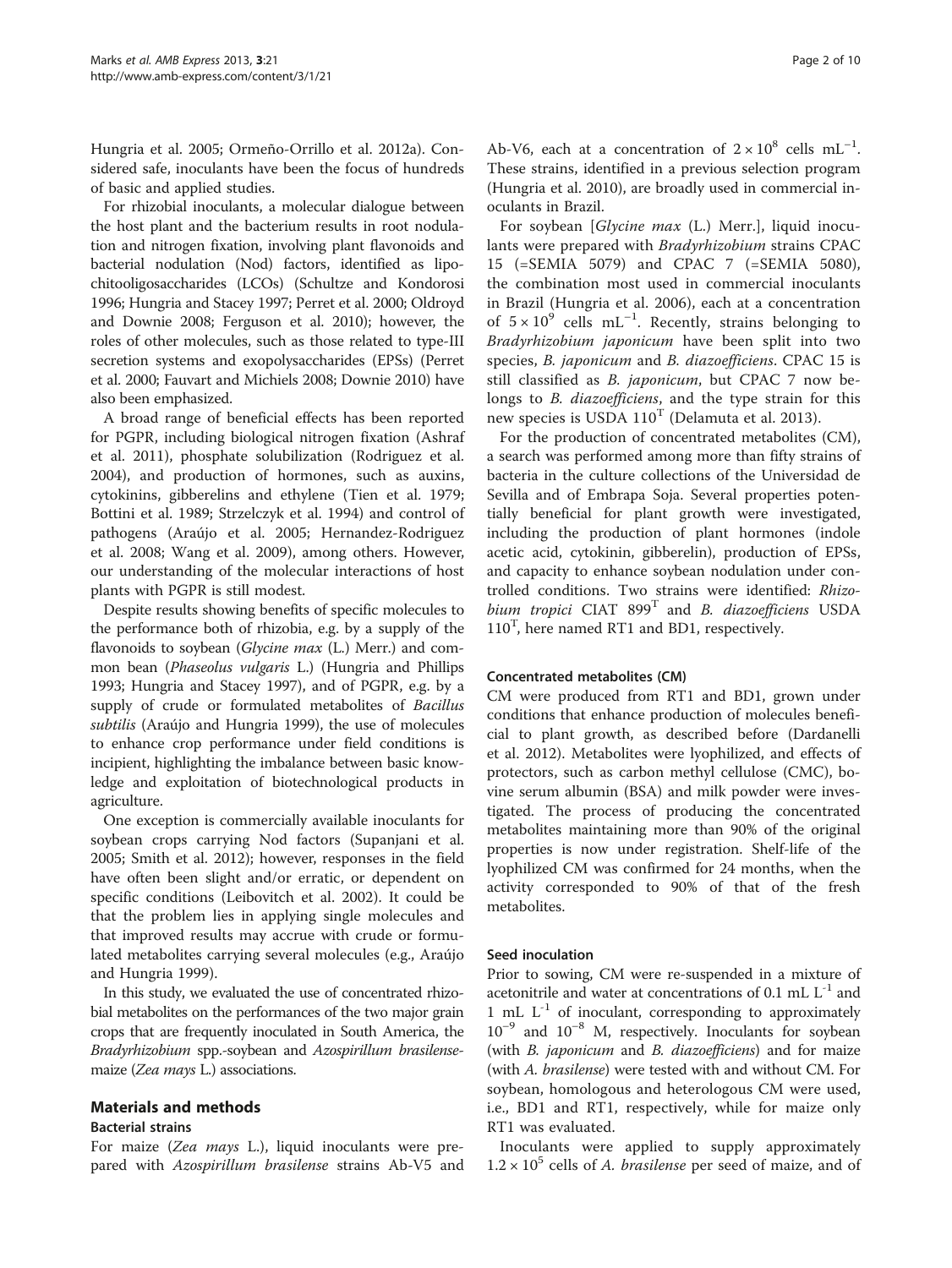$1.2 \times 10^6$  cells of *Bradyrhizobium* spp. per seed of soybean, as recommended for both crops in Brazil.

For the greenhouse experiments, soybean seeds were surface-sterilized (Vincent [1970](#page-9-0)), and then inoculated by mixing the liquid inoculants with the seeds. For the field experiments, soybean and maize seeds were not surface sterilized and the inoculants were mixed with the seeds immediately before sowing. CM were added to the inoculants before seed inoculation.

## Greenhouse experiment

Differences in soybean nodulation may be difficult to detect in soils with indigenous or naturalized populations of compatible bradyrhizobia, as is the case for most soils in Brazil cropped with this legume. Therefore, for the soybean, one experiment was also performed under greenhouse conditions, using modified Leonard jars (Vincent [1970\)](#page-9-0) containing sterilized substrate, consisting of a mixture of sand and pulverized coal (1:1, v/v) with application of N-free nutrient solution (Andrade and Hamakawa [1994](#page-7-0)).

The experiment consisted of seven treatments, including a non-inoculated control and all the others inoculated with B. japonicum and B. diazoefficiens strains CPAC 15 and CPAC 7, respectively, supplied or not with genistein (5 μM), or with CM-BD1 or CM-RT1, at 0.1 or 1.0 mL  $L^{-1}$ . The jars were arranged in a completely randomized block design with six replicates. Four seeds of soybean cultivar BRS 245 were sown per jar and thinned to two plants five days after emergence. Mean temperatures during the experiments were of 28/23°C (day/night), and the N-free nutrient solution was applied as needed.

Plants were harvested at 45 days after emergence. Shoots were detached at the cotyledonary nodes, roots were washed, and nodules were removed and counted. Weight of shoots, roots and nodules were determined after drying to constant weight at 65°C (approximately 72 h). Shoots were ground (20 mesh) and total N was determined by Kjeldahl's digestion method followed by the indophenolblue colorimetric assay (Feije and Anger [1972\)](#page-8-0).

## Field experiments

## Site descriptions

Two field experiments were conducted with soybean and three with maize in the summer cropping season of 2011/ 2012. The soybean experiments were performed in Bonito, State of Mato Grosso do Sul (central-west region), and Ponta Grossa, State of Paraná (southern region). Maize experiments were performed in Bonito, Ponta Grossa, and Três Lagoas, State of Mato Grosso do Sul.

In Bonito (21º07' S and 56º28' W) the area is at an altitude of 290 m and the soil is classified as Latossolo Vermelho Distrófico (Brazilian classification) (Typic Haplustox, Soil Taxonomy, USDA). The climate is classified as Aw (Köppen's classification) (tropical with dry winter). In Ponta Grossa (25°13' S and 50°1' W), at 880 m altitude, the climate is classified as Cfb (temperate with mild summer). The trials were performed on a Latossolo Vermelho Distrófico (Brazilian classification) (Typic Hapludox, Soil Taxonomy, USDA). In Três Lagoas, altitude 310 m, the climate is  $Aw$  and the soil is also a Latossolo Vermelho Distrófico (Typic Haplustox).

At each site, two months before the experiments were planted, twenty soil samples (0–20 cm depth) were taken to evaluate chemical properties (Pavan et al. [1992](#page-8-0)), as described before (Hungria et al. [2006\)](#page-8-0). For chemical analyses, the samples were previously dried (60°C for 48 h) and sieved (2 mm). Soil texture was determined after Embrapa [\(1997\)](#page-8-0).

Soil chemical properties and granulometric fractions at each site are shown in Table [1](#page-3-0). About fifty days before starting the experiment, lime was applied to alleviate acidity, based on soil pH values. The amount of applied lime was estimated for a base saturation of 70% to increase the pH to approximately 5.5.

In the experiments with soybean, the soil soybeanbradyrhizobial population was estimated using the most probable number (MPN) technique (Vincent [1970](#page-9-0)) and the statistical tables of Andrade and Hamakawa ([1994](#page-7-0)) with soybean plants of cultivar BMX Potência  $RR^®$ (BRASMAX) as trap host (Table [2](#page-3-0)).

## Treatments and experimental design

For soybean, seven treatments were evaluated, consisting of a non-inoculated control and six treatments inoculated with *B. diazoefficiens* strain CPAC  $7 + B$ . *japonicum* strain CPAC 15, supplied or not with genistein  $(5 \mu M)$ , and CM of the homologous (CM-BD1) or heterologous (CM-RJ1) species, at the 0.1 and 1.0 mL  $L^{-1}$  of inoculant  $(10^{-9}$  and  $10^{-8}$  M, respectively). The cultivar used was BMX Potência RR<sup>®</sup>.

The experiment with maize consisted of six treatments. Three treatments were non-inoculated and receiving 0, 75 and 100% of the dose of N-fertilizer at the V4 stage, as specified in the field management item. The other three treatments received 75% of the dose of N-fertilizer, were inoculated with A. brasilense strains Ab-V5 and Ab-V6 and received or not CM of R. tropici (CM-RT1) at 0.1 and 1.0 mL  $L^{-1}$  (10<sup>-9</sup> and 10<sup>-8</sup> M, respectively). The hybrid maize used was DKB 350 YG (DEKALB).

The experimental design was a completely randomized block with six replicates. For soybean, each plot had eight rows, spaced by 0.5 m, with 4 m (width)  $\times$  6 m (length)  $(24 \text{ m}^2)$ . For maize, the plots had six rows, spaced 0.8 m, with 4.8 m (width)  $\times$  6 m (length)  $(28.8 \text{ m}^2)$ . Plots were separated by at least 1.0 m and,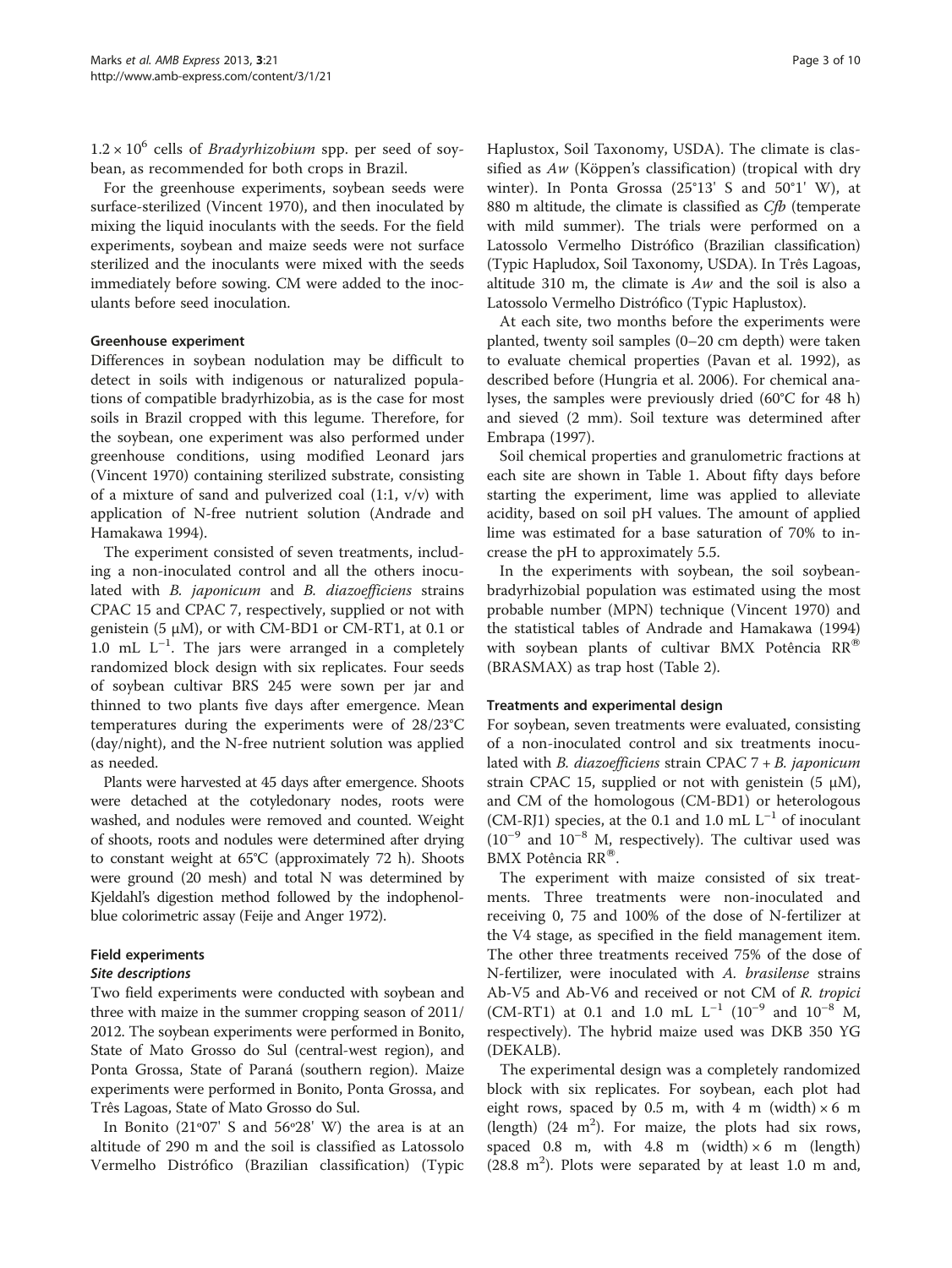| Site         | Chemical          |             |          |                                          |      |           |                 |                  |        |              | Granulometry |                            |      |  |
|--------------|-------------------|-------------|----------|------------------------------------------|------|-----------|-----------------|------------------|--------|--------------|--------------|----------------------------|------|--|
|              | pH'               | P           | $H + AI$ | ΑI                                       | Κ    | $Ca + Ma$ | SB <sup>2</sup> | CEC <sup>2</sup> | $BS^2$ | C            | Clav         | Silt                       | Sand |  |
|              | CaCl <sub>2</sub> | $mqdm^{-3}$ |          | -cmol <sub>c</sub> dm <sup>-3</sup><br>% |      |           |                 |                  |        | q dm $^{-3}$ |              | $\cdot$ q kg <sup>-'</sup> |      |  |
| Bonito       | 4.22              | 1.94        | 8.42     | 1.02                                     | 0.45 | 3.98      | 4.43            | 12.85            | 34     |              | 162          | 266                        | 572  |  |
| Ponta Grossa | 5.68              | 2.55        | 3.63     | 0.00                                     | 0.11 | 4.55      | 4.66            | 8.29             | 56     | 21.7         | 238          | 30                         | 732  |  |
| Três Lagoas  | 5.23              | 7.04        | 2.95     | 0.00                                     | 0.08 | 1.93      | 2.01            | 4.95             | -40    | 25.7         | 86           | 44                         | 870  |  |

<span id="page-3-0"></span>Table 1 Chemical and granulometric properties (0–20 cm) of the soils where the field experiments were performed

<sup>1</sup> Before addition of lime.

 $^2$ SB, sum of bases; CEC, cation exchange capacity; BS, bases saturation = [(K + Ca + Mg)/Tcec] × 100, where Tcec = K + Ca + Mg + total acidity at pH 7.0 (H + Al).

where necessary, small terraces of approximately 1.5 m width were built to prevent contamination by superficial run-off containing bacteria or fertilizer, caused by heavy rains that often occur in the summer season.

#### Field management

Densities were of about 300,000 plants ha<sup>-1</sup> for soybean and of  $60,000$  plants ha<sup>-1</sup> for maize. For both crops, 300 kg ha<sup>-1</sup> of N-P-K (0-28-20) were applied in-furrow immediately before sowing. For soybean, no N-fertilizer was applied, and at V4 stage [four nodes on the main stem with fully developed leaves, beginning with the unifoliolated node (Fehr and Caviness [1977](#page-8-0)), approximately 30 days after emergence] plants received 20 g ha<sup>-1</sup> of Mo (as Na<sub>2</sub>MoO<sub>4</sub>.2H<sub>2</sub>O) and 2 g ha<sup>-1</sup> of Co (as  $CoCl<sub>2</sub>.6H<sub>2</sub>O$ ) as foliar spray. For maize, 24 kg of  $N$  ha<sup>-1</sup> (urea) were applied to all treatments at sowing, infurrow, and, 30 days after emergence, plants received 0, 75 or 100% of the recommended dose for the crop, of 90 kg of N  $ha^{-1}$  (urea), broadcast.

For both crops, herbicides were used equally in all treatments, while insects were controlled with biological and chemical insecticides. Sowing and harvesting days and harvested area to evaluate grain yield in each experiment are shown in Table 2.

#### Plant sampling, harvesting and analyses

For the soybean, at the V4 stage (Fehr and Caviness [1977](#page-8-0)) six plants were randomly collected per plot (avoiding central rows, to be used for determination of grain yield) for evaluation of nodulation [nodule number (NN) and nodule dry weight (NDW) per plant]. At R2 stage (full bloom), another six plants were collected for

Table 2 Agronomic information about the field trails

evaluation of shoot dry weight (SDW) and total N in shoot (TNS). Dry weight was determined as described for the greenhouse experiment. The early evaluation of nodulation at V4 indicates effects of inoculation, since nodules formed later result from infection also by the indigenous rhizobial population. Shoots were ground (20 mesh) and TNS determined after Kjeldahl's digestion method, as described for the greenhouse experiment.

Maize plants were harvested at V4 stage (Iowa State University [1993\)](#page-8-0) (fourth leaf fully expanded, approximately 35 days after emergence) for evaluation of SDW and TNS.

Grain yields of soybean and maize were determined at physiological maturity by harvesting a central area of each plot (Table 2). Grains were cleaned and weighed, with moisture content corrected to 13%.

#### Statistical analyses

Data from each experiment were first submitted to tests of normality and homogeneity of variances for each variable and then to analysis of variance (ANOVA). When confirming a statistically significant value in the F test  $(p \le 0.05)$ , a *post hoc* test (Duncan's multiple-range test at  $p \le 0.05$ ) was used as a multiple comparison procedure (SAS [1999\)](#page-9-0).

#### Results

Effects of inoculation with Bradyrhizobium spp. and of the supply of genistein or CM of rhizobia on soybean nodulation, growth and grain yield

Under greenhouse-controlled conditions and with a sterile substrate, soybean nodulation was significantly improved when, in addition to the inoculation with B.  $diazoefficients + B. japonicum, seeds were supplied with$ 

| <b>Site</b>  | Crop    | Soybean bradyrhizobia<br>population (CFU $q^{-1}$ soil) | Cultivar/Hybrid        | Sowing     | <b>Harvest</b> | <b>Harvested area</b> |
|--------------|---------|---------------------------------------------------------|------------------------|------------|----------------|-----------------------|
| Bonito       | Soybean | $<$ 10                                                  | BMX Potência RR        | 10/27/2011 | 03/20/2010     | $7.5 \text{ m}^2$     |
|              | Maize   | not evaluated                                           | DKB 350 YG             | 10/28/2011 | 03/20/2012     | $8.4 \text{ m}^2$     |
| Ponta Grossa | Soybean | $9.32 \times 10^{2}$                                    | <b>BMX Potência RR</b> | 11/23/2011 | 04/03/2012     | $7.5 \text{ m}^2$     |
|              | Maize   | not evaluated                                           | DKB 350 YG             | 11/24/2011 | 05/30/2012     | $8.4 \text{ m}^2$     |
| Três Lagoas  | Maize   | not evaluated                                           | <b>DKB 350 YG</b>      | 11/03/2011 | 02/29/2012     | $8.4 \text{ m}^2$     |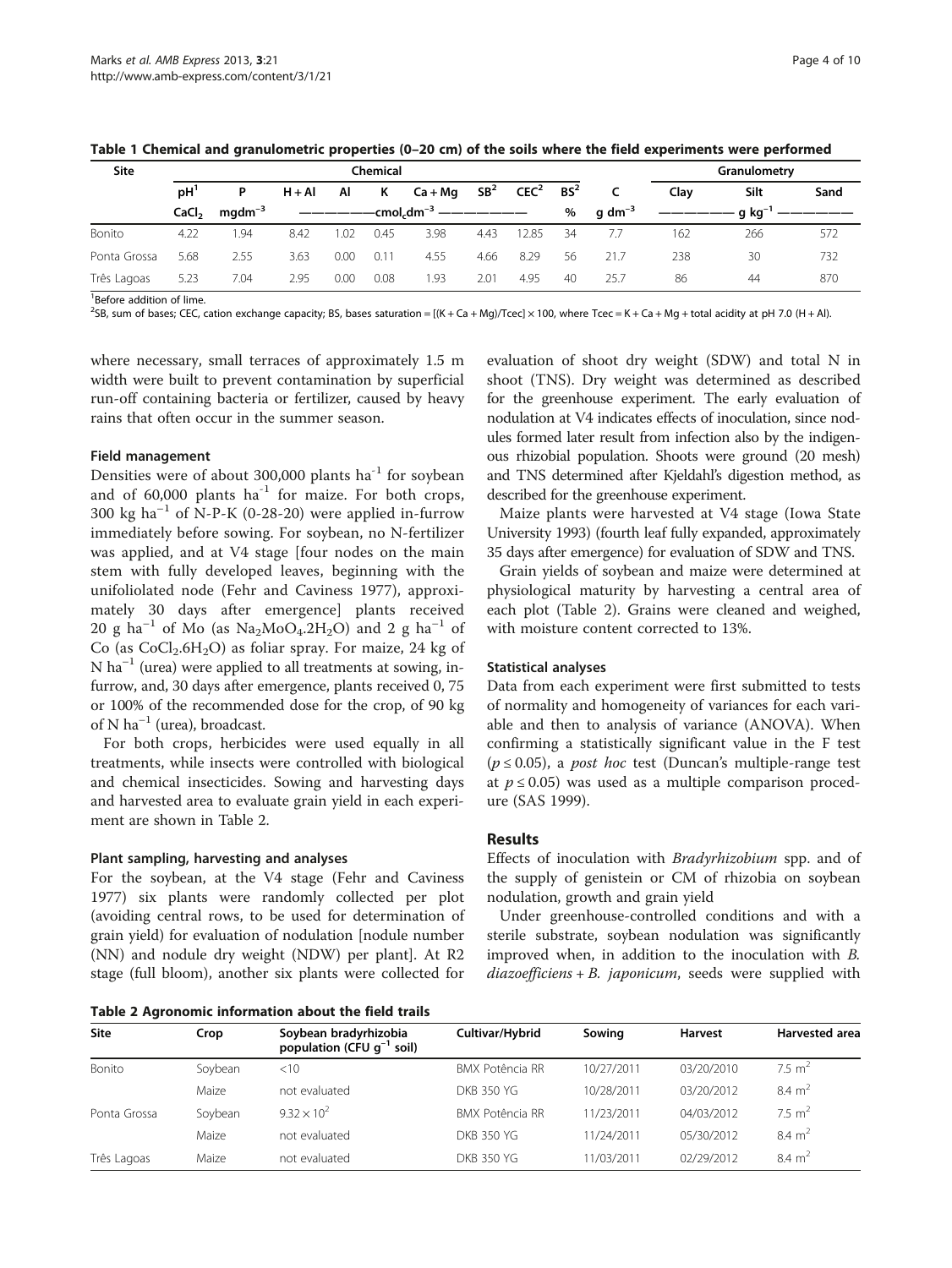genistein (5 μM), CM of the homologous strain (CM-BD1) (Table 3). The best performance was achieved with the addition of 1 mL  $L^{-1}$  CM-BD1, statistically increasing nodule number (NN) and dry weight (NDW) by 21% and 12%, respectively, in comparison to sole inoculation with *Bradyrhizobium*. CM-BD1  $(1 \text{ mL } L^{-1})$  also resulted in higher values, although without statistical difference, of shoot and root dry weight (SDW, RDW), N content and total N in shoots (NC, TNS). In contrast, the CM of the heterologous strains (CM-RT1) did not improve nodulation (Table 3).

In the field trial carried out in Bonito, high NDW at the V4 stage and the highest grain yield were achieved with the addition of 0.1 mL  $L^{-1}$  CM-BD1 (Table [4](#page-5-0)). Grain yield increase in this treatment was significantly higher in comparison to both the non-inoculated control nodulated by naturalized bradyrhizobial strains (205 kg  $ha^{-1}$  or 7.6%), and the treatment inoculated only with *Bradyrhizobium* (203 kg ha<sup>-1</sup> or 7.5%). At 1 mL  $L^{-1}$  of CM-BD1, the increase in grain yield in comparison to the treatment with sole inoculation with B. japonicum was of 47 kg  $ha^{-1}$  (1.7%), statistically non-significant. Interestingly, the highest SDW at R2 stage was achieved with CB-RT1, also at the lower dose, but a strong inhibitory effect was observed with the higher dose of 1 mL  $L^{-1}$  (Table [4\)](#page-5-0).

In Ponta Grossa, highest NDW at V4 was obtained with both doses of CM-BD1, but with no statistical difference in comparison to the naturalized population and to the control inoculated solely with Bradyrhizobium (Table [4](#page-5-0)). Additionally, although without statistical difference, an increase of 169 kg  $ha^{-1}$  (5.2%) was observed in grain yield in the treatment receiving 1 mL  $L^{-1}$  of CM-BD1, and of 84 kg ha<sup>-1</sup> (2.6%) at the lower dose of  $0.1$  mL  $L^{-1}$ . In this experiment, the addition of genistein also improved yield of inoculated plants by  $146 \text{ kg}$  ha<sup>-1</sup>

When the experiments were analyzed together, considering the treatment inoculated with Bradyrhizobium as the control, the addition of the lower dose of active compounds (0.1 mL  $L^{-1}$ ) resulted in increases of 29.0% in NN ( $p \le 0.05$ , Duncan's test) and of 143.5 kg ha<sup>-1</sup> (4.8%) in grain yield ( $p \le 0.09$ , Duncan's test).

Effects of inoculation with A. brasilense and of CM of rhizobia on maize growth and grain yield

Under field conditions, in Bonito, at V4 stage, no differences were observed in SDW, but the highest N content (TNS) (although not differing statistically) was achieved with the CM-RT1 at the lower concentration  $(0.1 \text{ mL } L^{-1})$  (Table [5\)](#page-6-0). At physiological maturity, the comparison of the treatments receiving 75% of N revealed that plants inoculated with A. brasilense and supplied with 0.1 mL  $L^{-1}$  of CM-RT1 resulted in a significant increase in grain yield  $(1,045 \text{ kg ha}^{-1}, \text{ or } 19\%)$ and, although not statistically significant, of 936 kg ha<sup>-1</sup> (17%) in relation to the inoculated treatment without CM-RT1 (Table [5](#page-6-0)); for this last comparison, differences were significant at  $p \le 0.07$  (Duncan's test).

In Ponta Grossa, the best performance was achieved again in the treatment inoculated with A. brasilense supplied with CM-RT1 (0.1 mL  $L^{-1}$ ), resulting in higher TNS at V4, statistically similar to the non-inoculated control receiving 100% of N-fertilizer (Table [5\)](#page-6-0). In the comparison of the treatments receiving 75% of Nfertilizer, the highest grain yield was also observed in the treatment inoculated with A. brasilense supplied with 0.1 mL  $L^{-1}$  of CM-RT1 (Table [5](#page-6-0)).

A severe drought in Três Lagoas inhibited plant growth and reduced grain yield. Under these conditions,

| <b>Treatment</b>                               | ΝN                    | <b>NDW</b>      | <b>SDW</b>        | <b>RDW</b>            | <b>NC</b>         | <b>TNS</b>        |  |
|------------------------------------------------|-----------------------|-----------------|-------------------|-----------------------|-------------------|-------------------|--|
|                                                | $(\# \text{pl}^{-1})$ | $(mq\;pl^{-1})$ | $(g pl^{-1})$     | $(g \text{ pl}^{-1})$ | $(mq N q^{-1})$   | $(mg N p l^{-1})$ |  |
| Non-inoculated control                         | zero <sup>2</sup>     | zero            | 0.81 <sub>b</sub> | 0.51 <sub>b</sub>     | 6.57 <sub>b</sub> | 5.19 <sub>b</sub> |  |
| Inoculated with Bradyrhizobium                 | 38.0 b                | 162a            | 1.31a             | 0.77a                 | 19.38 a           | 25.5a             |  |
| Inoculated + genistein                         | 45.2a                 | 169 a           | 1.29a             | 0.72a                 | 21.28 a           | 28.3a             |  |
| Inoculated + CM-BD1 $(1 \text{ mL } L^{-1})^1$ | 45.9 a                | 180 a           | 1.43a             | 0.84a                 | 21.57a            | 29.3a             |  |
| Inoculated + CM-BD1 (0.1 mL $L^{-1}$ )         | 42.5a                 | 140 a           | 1.22 b            | $0.63$ ab             | 19.07a            | 23.7a             |  |
| Inoculated + CM-RT1 $(1 \text{ mL } L^{-1})$   | 33.2 <sub>b</sub>     | 138 a           | 1.23 <sub>b</sub> | $0.66$ ab             | 20.65a            | 25.3a             |  |
| Inoculated + CM-RT1 (0.1 mL $L^{-1}$ )         | 32.5 <sub>b</sub>     | 128a            | 1.14a             | $0.61$ ab             | 19.81a            | 22.9a             |  |

Table 3 Nodulation [nodule number (NN) and dry weight (NDW)], plant growth [shoot and root dry weight (SDW, RDW)], N concentration (NC) and total N accumulated in shoots (TNS) of soybean cultivar BRS 245 inoculated or not with Bradyrhizobium japonicum CPAC 15 + B. diazoefficiens CPAC 7 and supplemented or not with genistein (5 μM) or concentrated metabolites (CM) of B. diazoefficiens USDA 110 (BD1) or Rhizobium tropici CIAT 899 (RT1)

 $\frac{1}{1}$  0.1 and 1.0 mL L<sup>-1</sup> correspond to approximately 10<sup>-9</sup> and 10<sup>-8</sup> M of active compounds, respectively.<br><sup>2</sup> Data represent the means of six replicates and when followed by different letters within the same colum Experiment performed in Leonard jars, with sterile substrate and receiving N-free nutrient solution, under greenhouse conditions. Plants were harvested at 45 days after emergence.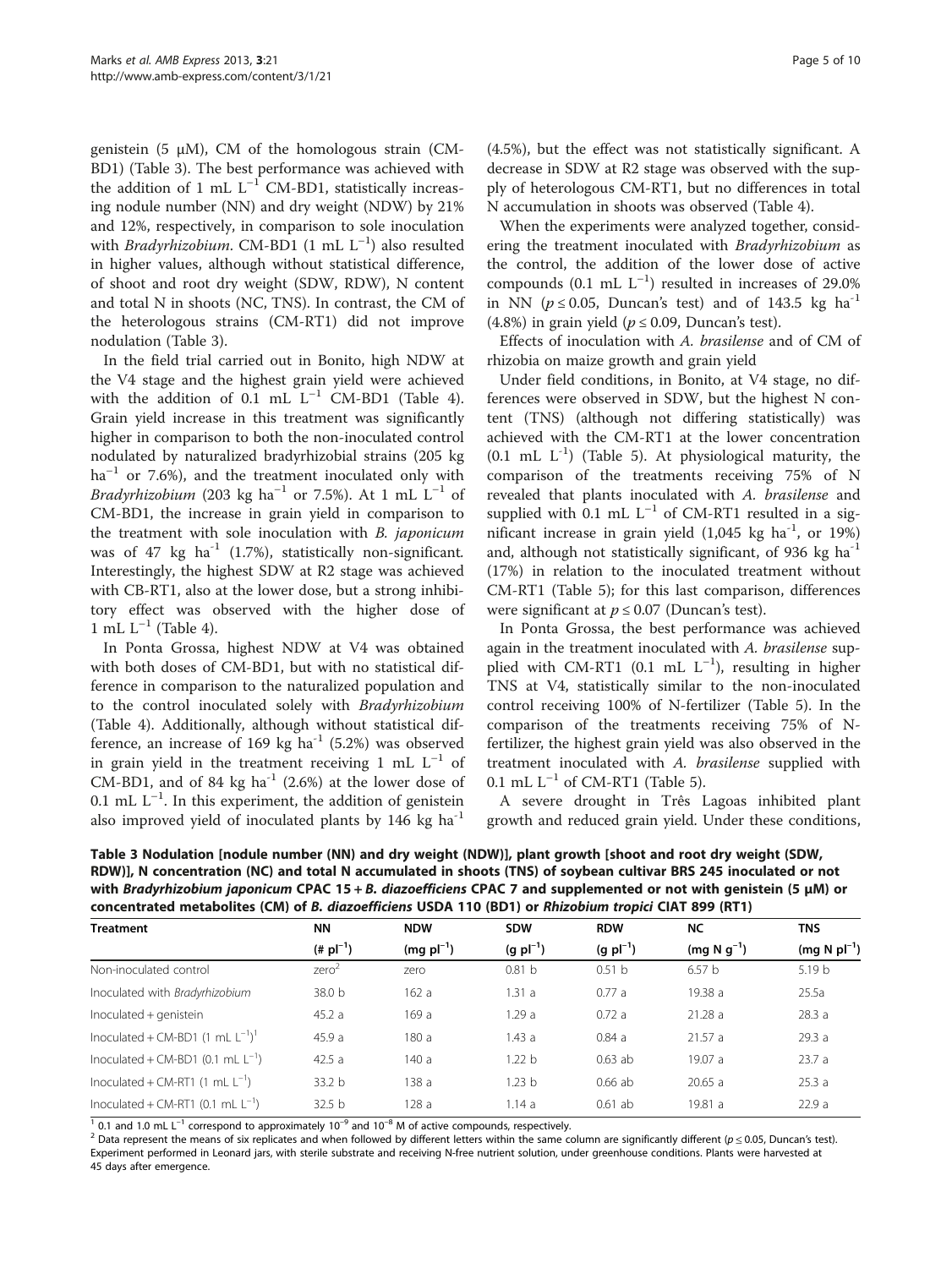<span id="page-5-0"></span>Table 4 Nodulation [nodule number (NN) and dry weight (NDW)], shoot dry weight (SDW), N concentration (NC) and total N accumulated in shoots (TNS) and grain yield of soybean cultivar BMX Potência RR inoculated or not with Bradyrhizobium japonicum CPAC 15 + B. diazoefficiens CPAC 7 and supplemented or not with genistein (5 μM) or concentrated metabolites (CM) of B. diazoefficiens USDA 110 (BD1) or Rhizobium tropici CIAT 899 (RT1). Experiments performed in two field sites in Brazil

| <b>Treatments</b>                              | <b>Bonito</b>         |                   |                   |                 |                   |                  |                       | Ponta Grossa   |                  |                   |                   |                 |  |
|------------------------------------------------|-----------------------|-------------------|-------------------|-----------------|-------------------|------------------|-----------------------|----------------|------------------|-------------------|-------------------|-----------------|--|
|                                                | V <sub>4</sub>        |                   | R <sub>2</sub>    |                 |                   | Maturity         | V4                    |                | R <sub>2</sub>   |                   |                   | <b>Maturity</b> |  |
|                                                | <b>NN</b>             | <b>NDW</b>        | <b>SDW</b>        | <b>NC</b>       | <b>TNS</b>        | Yield            | <b>NN</b>             | <b>NDW</b>     | <b>SDW</b>       | <b>NC</b>         | <b>TNS</b>        | Yield           |  |
|                                                | $(\# \text{pl}^{-1})$ | $(mg pl^{-1})$    | $(g pl^{-1})$     | $(mq N q^{-1})$ | $(mq N p l^{-1})$ | (kg ha $^{-1}$ ) | $(\# \text{pl}^{-1})$ | $(mg pl^{-1})$ | $(g pl^{-1})$    | $(mq N q^{-1})$   | $(mq N p l^{-1})$ | $(kg ha^{-1})$  |  |
| Non-inoculated control                         | 10.4 $ab^2$           | 43.2 b            | 18.4 ab           | 20.2a           | 371 b             | 2701 b           | 45.7a                 | $163$ ab       | 10.4ab           | 36.5a             | 379 a             | 3166 a          |  |
| Inoculated with Bradyrhizobium                 | 15.1ab                | 68.4 a            | 13.3ab            | 20.4a           | 271c              | 2703 b           | 42.0a                 | 149 b          | 10.4ab           | 35.1 ab           | 365a              | 3191 a          |  |
| Inoculated + genistein                         | 10.7ab                | 43.6 <sub>b</sub> | 14.4 ab           | 20.2a           | 290 с             | 2737 ab          | 48.7a                 | 171ab          | 12.3a            | 32.0 <sub>b</sub> | 393 a             | 3337 a          |  |
| Inoculated + CM-BD1 $(1 \text{ mL } L^{-1})^T$ | 18.2a                 | 65.4 a            | 17.4ab            | 17.6 a          | 306 с             | 2750 ab          | 52.5a                 | 206a           | 12.1a            | 34.6 ab           | 418 a             | 3359 a          |  |
| Inoculated + CM-BD1 $(0.1 \text{ mL L}^{-1})$  | 16.0a                 | 68.1 a            | 19.8 ab           | 17.6 a          | 348 b             | 2906 a           | 57.8a                 | 212a           | 11.3ab           | 34.6 ab           | 390 a             | 3275 a          |  |
| Inoculated + CM-RT1 (1 mL $L^{-1}$ )           | 7.3 <sub>b</sub>      | 25.1c             | 10.4 <sub>b</sub> | 16.8 a          | 174 d             | 2641 b           | 45.3a                 | 170 ab         | 9.2 ab           | 33.4 ab           | 307 a             | 3202 a          |  |
| Inoculated + CM-RT1 (0.1 mL $L^{-1}$ )         | 13.4 ab               | 69.9 a            | 23.4a             | 18.1a           | 423a              | 2817 ab          | 46.8a                 | $162$ ab       | 8.9 <sub>b</sub> | 35.3 ab           | 314a              | 3253a           |  |

 $\frac{1}{1}$  0.1 and 1.0 mL L<sup>-1</sup> correspond to approximately 10<sup>-9</sup> and 10<sup>-8</sup> M of active compounds, respectively.<br><sup>2</sup> Data represent the means of six replicates and when followed by different letters within the same colum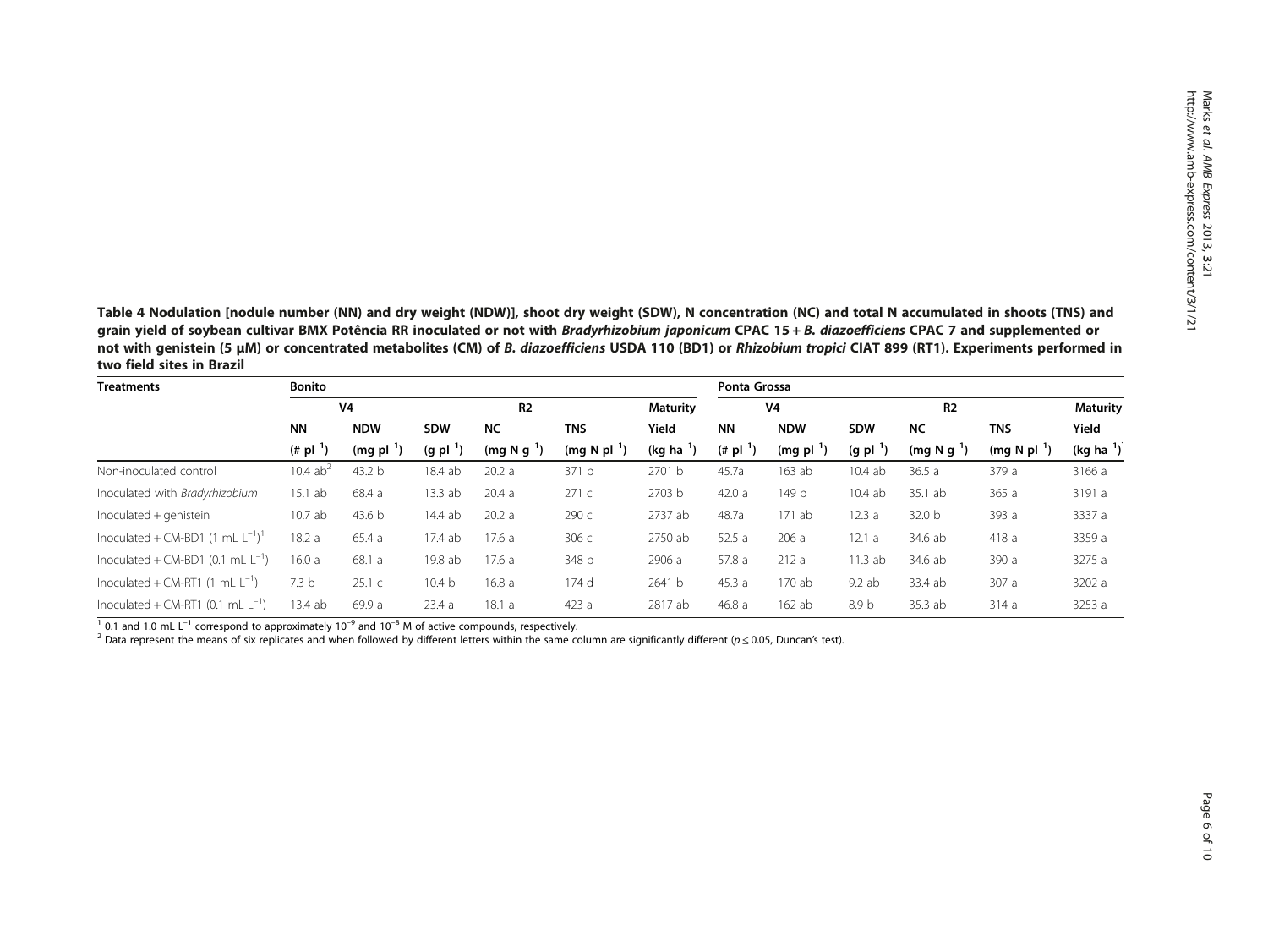<span id="page-6-0"></span>Table 5 Shoot dry weight (SDW) and total N accumulated in shoots (TNS) at V4 and grain yield at the maturity of maize hybrid DKB 350 YG inoculated or not Azospirillum brasilense strains Ab-V5 + Ab-V6 and supplemented or not with concentrated metabolites of Rhizobium tropici CIAT 899 (CM-RT1)

| <b>Treatment/Site</b>                                                  | <b>Bonito</b> |                |                | Ponta Grossa  |                        |                | Três Lagoas    |                |                |  |
|------------------------------------------------------------------------|---------------|----------------|----------------|---------------|------------------------|----------------|----------------|----------------|----------------|--|
|                                                                        | V4            |                |                | V4            |                        |                | V <sub>4</sub> |                |                |  |
|                                                                        | <b>SDW</b>    | <b>TNS</b>     | Yield          | <b>SDW</b>    | <b>TNS</b>             | Yield          | <b>SDW</b>     | <b>TNS</b>     | Yield          |  |
|                                                                        | $(g pl^{-1})$ | $(mq pl^{-1})$ | $(kq ha^{-1})$ | $(g pl^{-1})$ | $(mq \text{ pl}^{-1})$ | $(kq ha^{-1})$ | $(g pl^{-1})$  | $(mg pl^{-1})$ | $(kq ha^{-1})$ |  |
| $0\%$ N                                                                | 13.1 a        | 402a           | 5452 b         | 17.2c         | 255c                   | 5708 c         | 7.1c           | 161 b          | 2444 b         |  |
| 100%N                                                                  | 16.1a         | 510a           | 6184 ab        | 26.4 ab       | 558 ab                 | 8483 a         | 9.7a           | 252a           | 2965 ab        |  |
| 75% N                                                                  | 12.4a         | 407 a          | 5516 b         | 24.2 ab       | 511 b                  | 7964 ab        | 9.4 ab         | 243a           | 3010 ab        |  |
| 75% $N +$ Inoculated with A. brasilense                                | 14.0a         | 412a           | 5625 ab        | $22.1$ bc     | 445 b                  | 7208 b         | 7.9 bc         | 201 b          | 3319 a         |  |
| 75% N + Inoculated with A. brasilense +<br>$CM-RT1$ (1 mL $L^{-1}$ )   | 11.5a         | 399 a          | 6091 ab        | $25.5$ ab     | 542 ab                 | 7707 ab        | 7.0c           | 172 b          | 2972 ab        |  |
| 75% N + Inoculated with A. brasilense +<br>$CM-RT1$ (0.1 mL $L^{-1}$ ) | 12.9a         | 458 a          | 6561 a         | 29.5a         | 669 a                  | 8113 a         | 7.9 bc         | 199 b          | 3322 a         |  |

<sup>1</sup> 0.1 and 1.0 mL L<sup>-1</sup> correspond to approximately 10<sup>-9</sup> and 10<sup>-8</sup> M of active compounds, respectively.<br><sup>2</sup> Data represent the means of six replicates and when followed by different letters within the same column are All plants received 24 kg of N ha<sup>-1</sup> at sowing and 0, 75 or 100% of N (90 kg of N ha<sup>-1</sup>) at 30 days after emergence, broadcasted. Experiment performed in three field sites in Brazil.

plant biomass at V4 was improved by addition of the full dose of N-fertilizer (Table 5). However, at the final harvest, higher grain yields were observed in the plants inoculated with A. brasilense, with and without CM. Although not differing statistically from the non-inoculated control with 75% of N-fertilizer, these two treatments increased grain yield by an average of 300 kg  $ha^{-1}$  (Table 5).

Considering the overall analysis of the three field experiments, statistically significant increases were obtained with the supply of 0.1 mL  $L^{-1}$  CM-RT1, of 614 kg ha<sup>-1</sup> (11.4%), when compared to the treatment inoculated solely with A. brasilense and receiving 75% of N-fertilizer  $(p \le 0.05,$  Duncan's test).

## **Discussion**

Modern agriculture has increasingly focused on the use of microbial products as alternatives to chemical fertilizers. Benefits from this replacement include substantially lower costs for farmers, less pollution and land degradation, and reduced concerns regarding adverse side effects on human health (Crews and Peoples [2004](#page-8-0); Peoples et al. [2009;](#page-8-0) Saharan and Nehra [2011;](#page-9-0) Bakker et al. [2012\)](#page-8-0). It is noteworthy that extensive use of rhizobial inoculants in Brazil, mainly with soybean, provides N with a value equivalent to US\$ 7 billion in fertilizers (Hungria et al. [2006;](#page-8-0) Hungria et al. [2007\)](#page-8-0). Several countries—including Brazil—benefit from the use of inoculants carrying PGPR, which may benefit crops by promoting uptake of nutrients and by increasing resistance to abiotic and biotic stresses, among other effects (Okon and Labandera-Gonzalez [1994;](#page-8-0) Bacon and Hinton [2002;](#page-8-0) Bashan et al. [2004](#page-8-0); Bashan and Bashan [2005](#page-8-0); Hungria et al. [2010](#page-8-0); Saharan and Nehra [2011](#page-9-0)). Currently, in Brazil, about 25 million doses of rhizobial inoculant for

soybean and 2 million doses of inoculant containing A. brasilense for maize and wheat crops are produced annually. However, despite improved understanding, particularly over the past two decades, of molecular signaling in the rhizobia-legume interaction (e.g. Geurst and Bisseling [2002](#page-8-0); Brencic and Winans [2005](#page-8-0); Ferguson et al. [2010\)](#page-8-0), as well as of other signals involved in host-microbe interactions (Brencic and Winans [2005](#page-8-0)), transfer of this knowledge to effective commercial products is still incipient.

In our study, we investigated the effects of supplying inoculants carrying Bradyrhizobium spp. and A. brasilense strains with concentrated metabolites (CM) of selected rhizobial strains. For soybean, under greenhouse and sterile-substrate conditions we found that addition of the homologous concentrated metabolites (CM-BD1) at the higher dose  $(1 \text{ mL } L^{-1}$  of inoculant) increased nodule number in comparison to the treatment inoculated solely with *Bradyrhizobium*. Considering the field experiments individually, both doses of CM-BD1 (0.1 and 1.0 mL  $L^{-1}$ , corresponding to  $10^{-9}$  and  $10^{-8}$  M of active compounds, respectively) resulted in improvements in plant growth. Considering both field experiments, the addition of the lower dose resulted in increases of 23.6% in NN, and of 4.8% in grain yield. Interesting, positive effects were observed only with the metabolites from the homologous species, and the higher dose of the heterologous RT1 negatively affected nodulation and plant growth.

Secondary metabolites may provide an evolutionary advantage for survival of microbes in soil (Demain [1998](#page-8-0)), and they may also help in the establishment of symbiotic partnerships (Brencic and Winans [2005\)](#page-8-0). Chemical analyses of the secondary metabolites contained in CM-BD1 and CM-RT1 indicated that the benefits may result mainly from LCOs, but also from EPSs and plant hormones.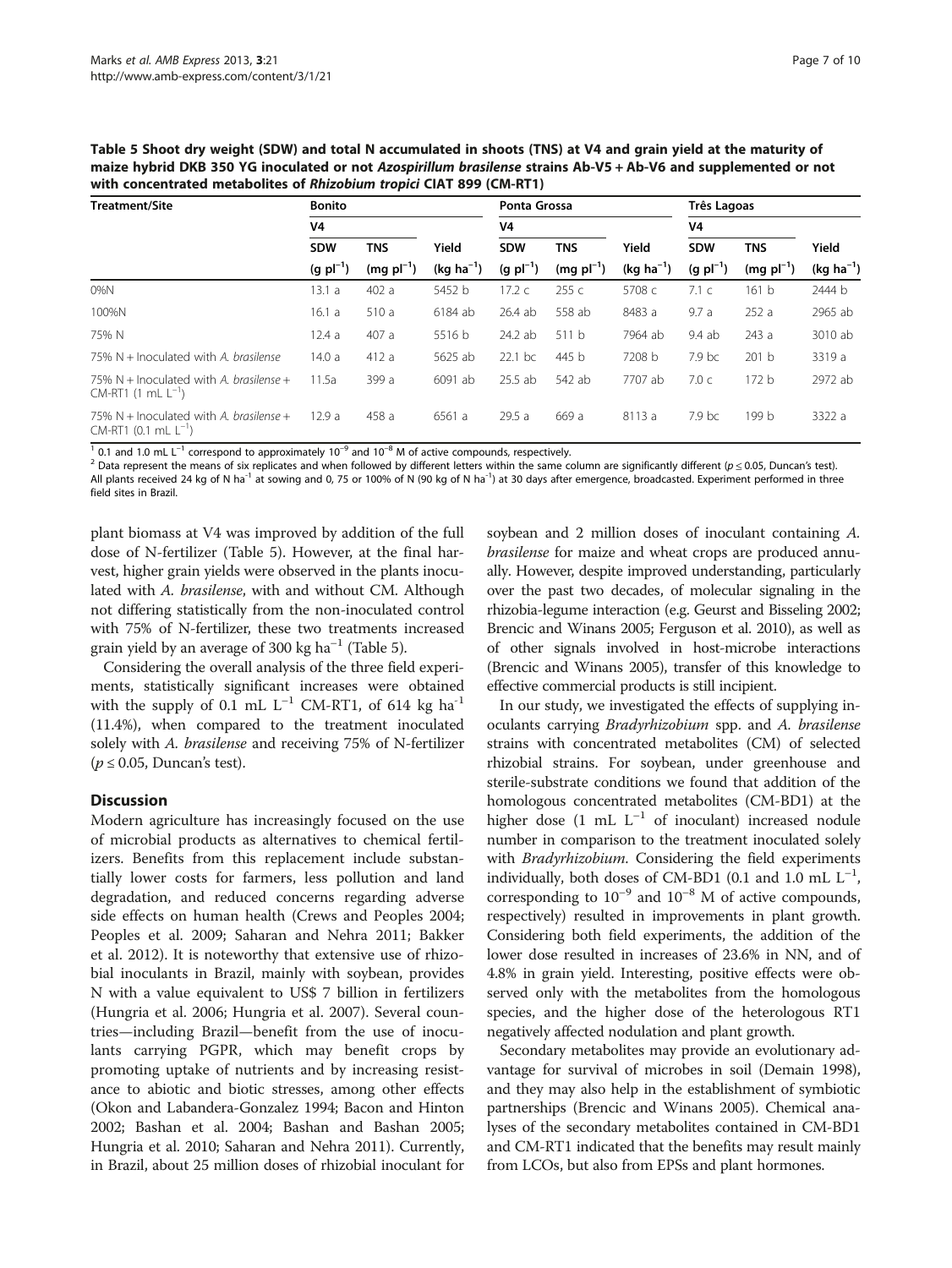<span id="page-7-0"></span>EPSs play important roles at several stages of the development of the root-nodule symbiosis (Fraysse et al. [2003](#page-8-0); Kirichenko et al. [2004](#page-8-0); Becker et al. [2005](#page-8-0); Downie [2010](#page-8-0)). Therefore, the addition of extra EPSs to inoculants may increase root infection. Furthermore, EPSs protect bacteria against stressful conditions, such as desiccation and osmotic and pH extremes, substantially increasing cell survival (Castellane and Lemos [2007](#page-8-0)); this feature may be critical for maintenance of bacterial viability in inoculants while on the shelf and after application to seeds or to the soil. Many plant-associated bacteria, including rhizobia, synthesize plant growth hormones, such as auxins (Tien et al. [1979;](#page-9-0) Ashraf et al. [2011](#page-8-0)), gibberelins (Bottini et al. [1989](#page-8-0)), cytokinins (Tien et al. [1979](#page-9-0); Strzelczyk et al. [1994\)](#page-9-0) and ethylene (Strzelczyk et al. [1994\)](#page-9-0). Recently, genomic sequences of R. tropici strain CIAT  $899<sup>T</sup>$  and *Rhizobium* sp. PRF 81 highlighted a variety of metabolic pathways related to plant-hormone synthesis (Ormeño-Orrillo et al. [2012b](#page-8-0)). Therefore, EPSs and plant hormones may have contributed to the observed increases in soybean performance and yield.

Lipo-chitooligosaccharides affect a number of physiological processes in the legume host plant, including root-hair curling and stimulation of division of cortical cells (Schultze and Kondorosi [1996](#page-9-0); Hungria and Stacey [1997](#page-8-0); Perret et al. [2000;](#page-8-0) Oldroyd and Downie [2008](#page-8-0); Ferguson et al. [2010\)](#page-8-0). It has also been demonstrated that LCOs effects resemble those of cytokinins, and of the in-hibitors of the transport of auxins (Relic et al. [1993](#page-9-0)); interestingly, they also activate enzymes related to plant defense (Inui et al. [1997](#page-8-0)). Finally, other benefits attributed to LCOs require further exploration, e.g., increases in seed germination (Miransari and Smith [2009\)](#page-8-0). We attribute the effects observed in our study to LCOs; they are consistent with the activity of these compounds at concentrations as low as  $10^{-12}$  M (Hungria and Stacey [1997](#page-8-0)). Activity at such low concentrations may be responsible for the differences observed between greenhouse and field experiments. In addition, it is known that the LCOs of B. japonicum are very specific, with a methyl-fucose moiety under the control of *nodZ* (López-Lara et al. [1996\)](#page-8-0), which may explain the responses exclusively to homologous metabolites. Finally, in our study the addition of a plant molecular signal (genistein) was not as successful as the addition of LCOs, although the concentration applied  $(5 \mu M)$  was much lower than doses previously reported for soybean and common bean (40 μM) (Hungria and Stacey [1997](#page-8-0)). The effects of adding CM to the maize crop surpassed those observed with soybean. Considering three field experiments, increases in grain yield by the addition of CM-RT1 at the lower dose  $(10^{-9}$  M) were of 11.4%. The increases may be attributable to EPSs and plant hormones, and in the latter case, it is known that the effects are strongly dependent on concentration, and can be inhibitory at higher concentrations (Arshad and Frankenberger [1991](#page-8-0)), which may explain the better performance at the lower concentration of CM. In addition, benefits can also be attributed to the LCOs, which may activate cell division in non-leguminous plants, such as tobacco (Nicotiana sp.) (Baier et al. [1999\)](#page-8-0), tomato (Solanum lycopersicum) (Staehelin et al. [1994\)](#page-9-0), carrot (Dacus carota) (De Jong et al. [1993\)](#page-8-0), and also maize (Khana et al. [2008](#page-8-0)). Often, the effects mimic those of plant hormones, such as cytokinins and auxins (Dyachok et al. [2000\)](#page-8-0). Interestingly, under greenhouse conditions Souleimanov et al. ([2002](#page-9-0)) reported increases in soybean and maize biomass seven days after the addition of LCO (at  $10^{-7}$  M) of *B. japonicum.* 

In conclusion, the results from our study indicate biotechnological potential in the use of secondary metabolites of rhizobia—together with inoculants containing both rhizobia and PGPR—to improve growth and grain yields of crops of soybean and maize. Such improvements, which favor agricultural sustainability by bringing economic and environmental benefits, merit further investigation. It is noteworthy that commercial products containing the CM of our study are now registered in Brazil.

#### Competing interests

The authors declare that they have no competing interests.

#### Acknowledgments

The study was partially supported by CNPq (Conselho Nacional de Desenvolvimento Científico e Tecnológico, Brazil), Projects Microrganismos Facilitadores do Crescimento (557746/2009-4), Repensa (562008/2010-1) and Ciência sem Fronteira (400205/2012-2). Authors acknowledge Dr. Allan R. J. Eaglesham for suggestions on the manuscript. B.B. Marks acknowledges an MSc fellowship from CAPES (Coordenação de Aperfeiçoamento de Pessoal de Nível Superior) and M.A. Nogueira and M. Hungria are also research fellows from CNPq (308443/2009-8 and 300547/2010-2, respectively). Manuscript analyzed and approved for publication by the Editorial Board of Embrapa Soja as manuscript 003/2013.

#### Author details

<sup>1</sup> Embrapa Soja, C.P. 231, 86001-970, Londrina, Paraná, Brazil. <sup>2</sup>Department of Microbiology, Universidade Estadual de Londrina, Cx. Postal 60001, 86051-990, Londrina, Paraná, Brazil. <sup>3</sup>Universidad de Sevilla, Departamento de Microbiología y Parasitología, Apdo Postal 874, 41080, Sevilla, Spain.

#### Received: 14 January 2013 Accepted: 6 April 2013 Published: 17 April 2013

#### References

- Andrade DS, Hamakawa PJ (1994) Estimativa do número de células de rizóbio no solo e inoculantes por infecção em planta. In: Araujo RS (ed) Hungria M. Manual de métodos empregados em estudos de microbiologia, Embrapa-SPI, Brasília, Brazil, pp 63–94
- Araújo FF, Hungria M (1999) Nodulação e rendimento de soja co-inoculada com Bacillus subtilis e Bradyrhizobium japonicum/B. elkanii. Pesq Agropec Bras 34(9):1633–1643
- Araújo FF, Henning AA, Hungria M (2005) Phytohormones and antibiotics produced by Bacillus subtilis and their effects on seed pathogenic fungi and on soybean root development. World J Microbiol Biotechnol 21(8–9):1637–1642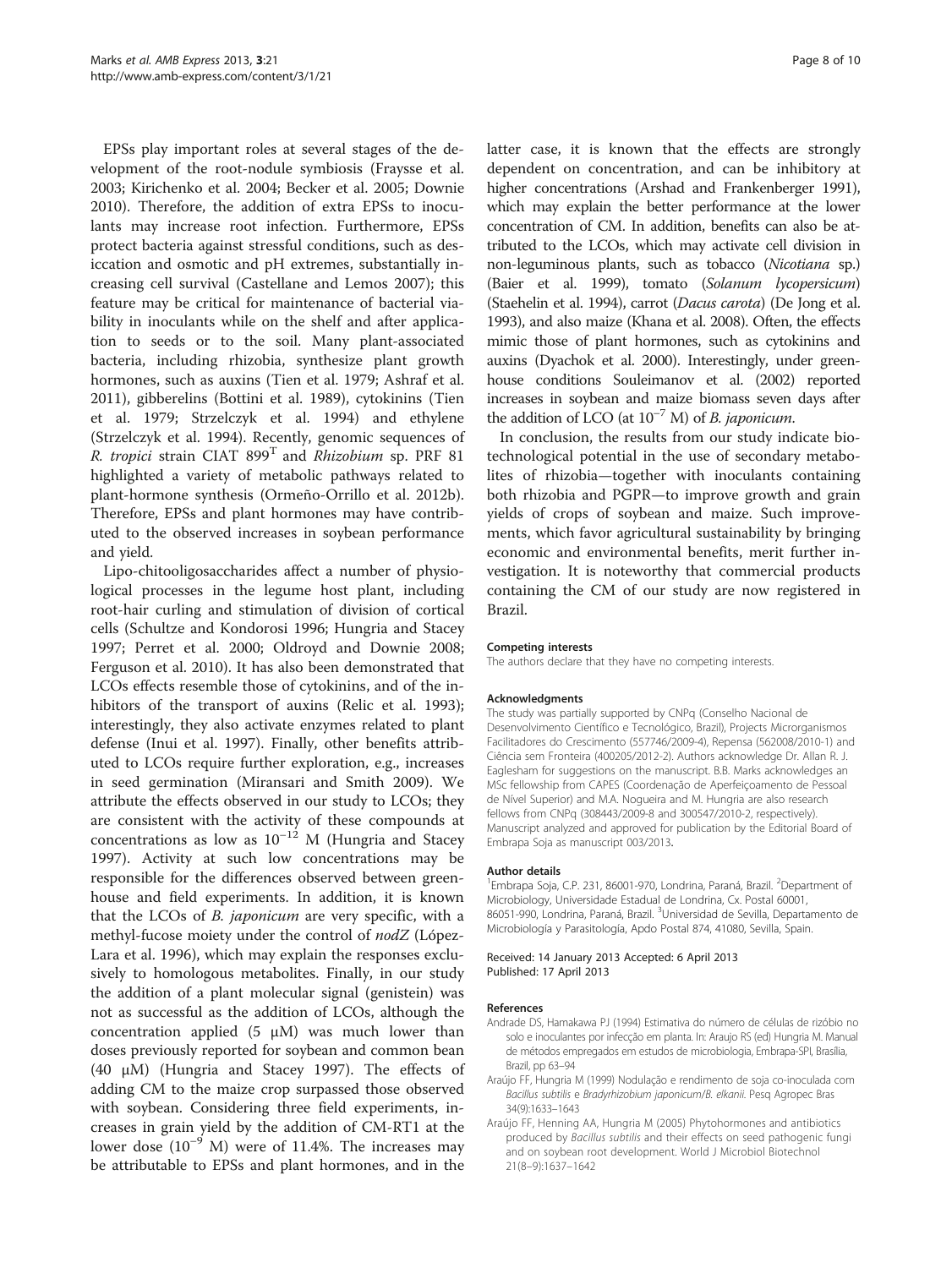- <span id="page-8-0"></span>Arshad M, Frankenberger WT (1991) Microbial production of plant hormones. Plant Soil 133:1–8
- Ashraf MA, Rasool M, Mirza MS (2011) Nitrogen fixation and indole acetic acid production potential of bacteria isolated from rhizosphere of sugarcane (Saccharum officinarum L.). Adv Biol Res 5(6):348–355
- Bacon CW, Hinton DM (2002) Endophytic and biological control potential of Bacillus mojavensis and related species. Biol Control 23(3):274–284
- Baier R, Schiene K, Kohring B, Flaschel E, Niehaus K (1999) Alfafa and tobacco cells react differentially to chitin oligo-saccharides and Sinorhizobium meliloti nodulation factors. Planta 210:157–164
- Bakker MG, Manter DK, Sheflin AM, Weir TL, Vivanco JM (2012) Harnessing the rhizosphere microbiome through plant breeding and agricultural management. Plant Soil 360:1–13
- Bashan Y, Holguin G, De-Bashan LE (2004) Azospirillum-plant relations physiological, molecular, agricultural, and environmental advances (1997–2003). Can J Microbiol 50:521–577
- Bashan Y, Bashan LE (2005) Plant growth promoting. In: Hillel D (ed), 1st edn Encyclopedia of soils in the environment, Elsevier, Oxford, U.K, pp 103–115
- Becker A, Fraysse N, Sharypova L (2005) Recent advances in studies on structure and symbiosis-related function of rhizobial K-antigens and lipopolysaccharides. Mol Plant Microbe Interact 9:899–905
- Bottini R, Fulchieri M, Pearce D, Pharis R (1989) Identification of gibberelins  $A_1$ ,  $A_3$ , and iso-A<sub>3</sub> in cultures of A. lipoferum. Plant Physiol 90:45-47
- Brencic A, Winans SC (2005) Detection of and response to signals involved in host-microbe interactions by plant-associated bacteria. Microbiol Mol Biol Rev 69(1):155–194
- Castellane TCL, Lemos EGM (2007) Composição de exopolissacarídeos produzidos por estirpes de rizóbios cultivados em diferentes fontes de carbono. Pesq Agropec Bras 42(10):1503–1506
- Crews TE, Peoples MB (2004) Legume versus fertilizer sources of nitrogen: ecological tradeoffs and human needs. Agric Ecosyst Environ 102:279–297
- Dardanelli MS, Córdoba FJF, Estévez J, Contreras R, Cubo MT, Rodríguez-Carvajal MA, Gil-Serrano AM, López-Baena FJ, Bellogín R, Manyani H, Ollero FJ, Megías M (2012) Changes in flavonoids secreted by Phaseolus vulgaris roots in the presence of salt and the plant growth-promoting rhizobacterium Chryseobacterium balustinum. Appl Soil Ecol 57:31–35
- De Jong AJ, Heidstra R, Spaink HP, Hartog MV, Meijer EA, Hendriks T, Schiavo FL, Terzi M, Bisseling T, van Kammen A, de Vries SC (1993) A plant somatic embryo mutant is rescued by rhizobial lipo-oligosaccharides. Plant Cell 5:615–620
- Delamuta JRR, Ribeiro RA, Ormeño-Orrilho E, Melo IS, Martínez-Romero E, Hungria M (2013) Polyphasic evidence supporting the reclassification of Bradyrhizobium japonicum Group Ia strains as Bradyrhizobium diazoefficiens sp. nov. Int J Syst Evol Microbiol. doi[:10.1099/ijs.0.049130-0](http://dx.doi.org/10.1099/ijs.0.049130-0)
- Demain AL (1998) Induction of microbial secondary metabolism. Internatl Microbiol 1:259–264
- Downie JA (2010) The roles of extracellular proteins, polysaccharides and signals in the interactions of rhizobia with legume roots. FEMS Microbiol Rev 34:150–170
- Dyachok JV, Tobin AE, Price NPJ, von Arnold S (2000) Rhizobial nod factors stimulate somatic embryo development in Picea abies. Plant Cell Rep 3:290–297
- Embrapa-Centro Nacional de Pesquisa de Solos (1997) Manual de métodos de análise de solo, 2nd edn. Centro Nacional de Pesquisa de Solos, Rio de Janeiro, Brazil, p 212
- Fauvart M, Michiels J (2008) Rhizobial secreted proteins as determinants of host specificity in the rhizobium-legume symbiosis. FEMS Microbiol Lett 285(1):1–9
- Fehr WR, Caviness CE (1977) Stages of soybean development. Iowa State University, Ames
- Feije F, Anger V (1972) Spot test in inorganic analysis. Anal Chem Acta 149:363–367
- Ferguson BJ, Indrasumunar A, Hayashi S, Lin MH, Lin YH, Reid DE, Gresshoff PM (2010) Molecular analysis of legume nodule development and autoregulation. J Integr Plant Biol 52:61–76
- Fraysse N, Couderc F, Poinsot V (2003) Surface polysaccharide involvement in establishing the rhizobium-legume symbiosis. Eur J Biochem 270:1365–1380
- Geurst R, Bisseling T (2002) Rhizobium Nod factor perception and signalling. Plant Cell 14(Supplement):S239–S249
- Hernandez-Rodriguez A, Heydrich-Perez M, Acebo-Guerrero Y, Velazquez-Del Valle MG, Hernandez-Lauzardo NA (2008) Antagonistic activity of Cuban native rhizobacteria against Fusarium verticillioides (Sacc.) Nirenb. in maize (Zea mays L.). Appl Soil Ecol 39(2):180–186
- Hungria M, Campo RJ, Mendes IC (2007) A importância do processo de fixação biológica do nitrogênio para a cultura de soja: componente essencial para a competitividade do produto brasileiro. Embrapa Soja, Londrina, Brazil, p 80, Documentos 283
- Hungria M, Campo RJ, Mendes IC, Graham PH (2006) Contribution of biological nitrogen fixation to the N nutrition of grain crops in the tropics: the success of soybean (Glycine max L. Merr.) in South America. In: Singh RP, Shankar N, Jaiwal PK (eds) Nitrogen nutrition and sustainable plant productivity. Studium Press, LLC, Houston, Texas, USA, pp 43–93
- Hungria M, Campo RJ, Souza EM, Pedrosa FO (2010) Inoculation with selected strains of Azospirillum brasilense and A. lipoferum improves yields of maize and wheat in Brazil. Plant Soil 331:413–425
- Hungria M, Loureiro MF, Mendes IC, Campo RJ, Graham PH (2005) Inoculant preparation, production and application. In: Newton WE, Werner W, Newton WE (eds) Nitrogen fixation: Origins, applications and research progress, volume IV. Nitrogen fixation in agriculture, forestry, ecology and the environment, Springer, Dordrecht, Amsterdam, pp 223–254
- Hungria M, Phillips DA (1993) Effects of a seed color mutation on rhizobial nod-gene-inducing flavonoids and nodulation in common bean. Mol Plant Microbe Interact 6(4):418–422
- Hungria M, Stacey G (1997) Molecular signals exchanged between host plants and rhizobia: Basic aspects and potential application in agriculture. Soil Biol Biochem 29:819–830
- Inui H, Yamaguchi Y, Hirano S (1997) Elicitor actions of Nacetylchitooligosaccharides and laminarioligosaccharides for chitinase and L-phenylalanine ammonia-lyase induction in rice suspension culture. Biosci Biotechnol Biochem 61:975–978
- Iowa State University of Science and Technology, Cooperative Extension Service (1993) How a corn plant develops. Iowa State University (Special Report 48), Ames, Iowa
- Khana W, Prithiviraja B, Smith DL (2008) Nod factor [Nod Bj V (C18:1, MeFuc)] and lumichrome enhance photosynthesis and growth of corn and soybean. J Plant Physiol 165:1342–1351
- Kirichenko EV, Titova LV, Ya-Kots S (2004) The significance of exometabolites in the formation and operation of soybean-Rhizobium symbiosis. Appl Biochem Microbiol 40(5):490–493
- López-Lara IM, Bloktip L, Quinto C, Garcia ML, Stacey G, Bloemberg GV, Lamers GEM, Lugtenberg BJJ, Thomasoates JE, Spaink HP (1996) NodZ of Bradyrhizobium extends the nodulations host range of Rhizobium by adding a fucosyl residue to nodulation signals. Mol Microbiol 21:397–408
- Leibovitch S, Migner P, Zhang F, Smith DL (2002) Evaluation of the effect of SoyaSignal technology on soybean yield [Glycine max (L.) Merr.] under field conditions over 6 years in eastern Canada and northern United States. J Agron Crop Sci 187(4):281–292
- Miransari M, Smith D (2009) Rhizobial lipo-chitooligosaccharides and gibberellins enhance barley (Hordeum vulgare L.) seed germination. Biotechnol 8(2):270–275
- Okon Y, Labandera-Gonzalez CA (1994) Agronomic applications of Azospirillum: an evaluation of 20 years worldwide field inoculation. Soil Biol Biochem 26:1591–1601
- Oldroyd GED, Downie AJ (2008) Coordinating nodule morphogenesis with rhizobial infection in legumes. Annu Rev Plant Biol 59:519–546
- Ormeño-Orrillo E, Hungria M, Martinez-Romero E (2012a) Dinitrogen-fixing prokaryotes. In: Dworkin M, Falkow S, Rosenberg E, Schleifer KH, Stackebrandt E (eds) The prokaryotes: biodiversity and ecology. Springer, Berlin Heidelberg
- Ormeño-Orrillo E, Menna P, Almeida LGP, Ollero FJ, Nicolás MF, Rodrigues EP, Nakatami AS, Batista JSS, Chueire LMO, Souza RC, Vasconcelos ATR, Megías M, Hungria M, Martínez-Romero E (2012b) Genomic basis of broad host range and environmental adaptability of Rhizobium tropici CIAT 899 and Rhizobium sp. PRF 81 which are used in inoculants for common bean (Phaseolus vulgaris L.). BMC Genomics 13:735
- Pavan MA, Bloch MF, Zempulski HD, Miyazawa M, Zocoler DC (1992) Manual de análise química do solo e controle de qualidade. Instituto Agronômico do Paraná, Londrina, Brazil, p 40, Circular 76
- Peoples MB, Brockwell J, Herridge DF, Rochester IJ, Alves BJR, Urquiaga S, Boddey RM, Dakora FD, Bhattarai S, Maskey SL, Sampet C, Rerkasem B, Khan DF, Hauggaard-Nielsen H, Jensen ES (2009) The contributions of nitrogen-fixing crop legumes to the productivity of agricultural systems. Symbiosis 48(1–3):1–17
- Perret X, Staehelin C, Broughton WJ (2000) Molecular basis of symbiotic promiscuity. Microbiol and Mol Biology Rev 64:180–201